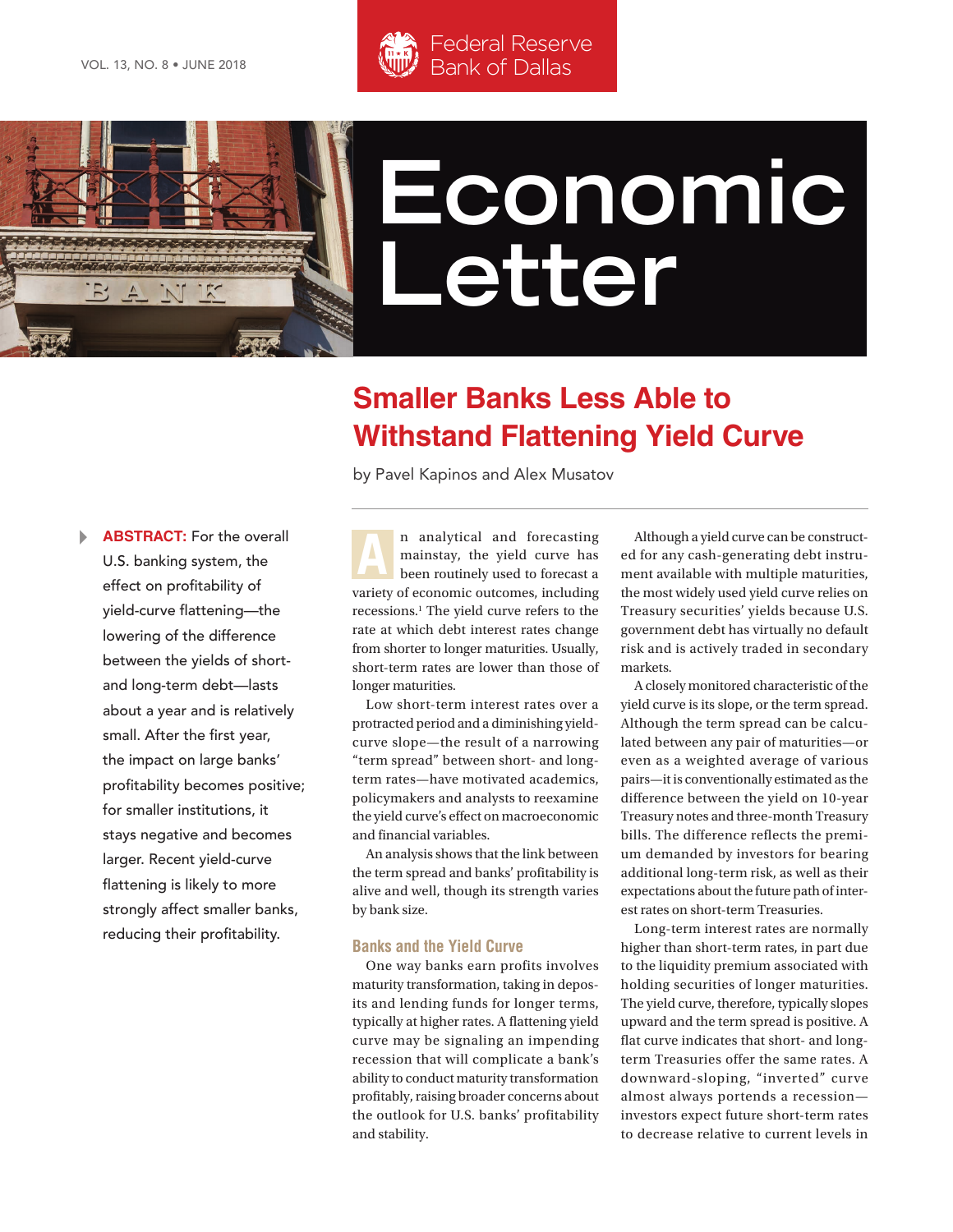

NOTE: Shaded areas denote National Bureau of Economic Research-defined recessions. SOURCE: Federal Reserve Bank of St. Louis FRED database.



NOTES: Shaded areas denote National Bureau of Economic Research-defined recessions.

SOURCE: Federal Reserve Bank of St. Louis FRED database.

response to Federal Reserve rate-cutting aimed at averting a downturn.

Nominal, or stated, yields on Treasuries have generally declined for more than three decades while the slope of the curve has fluctuated, reflecting investors' changing perceptions of future macroeconomic conditions (*Chart 1*). Although the yields

for 10-year and three-month instruments generally move in tandem, the shorter end of the yield curve is normally more volatile because the Federal Reserve typically affects economic activity through shortterm rates. Hence, shifts in the slope are more likely driven by changes in threemonth yields.

One exception to this rule occurred when short-term rates reached the zero lower bound following the Great Recession of 2007–09. During subsequent years, the Federal Reserve was widely perceived as conducting monetary policy through longer-term rates by purchasing longer-term Treasuries and mortgage-backed debt and issuing forward guidance regarding the future conduct of monetary policy. The term spread, thus, reflected the unconventional monetary policy during that period.

The term spread has plunged multiple times since the 1980s, but it dipped into negative territory in only three instances—each time accurately presaging a recession. As the macroeconomic outlook improved, the yield curve steepened. More recently, the term spread has gradually declined but remained positive.<sup>2</sup>

#### **Term Spread, Bank Profitability**

Maturity transformation is banks' principal economic activity.3 Given that banks pay short-term rates on deposits and receive long-term rates on loans, their profitability is sensitive to the difference between the two. A wider term spread (or a steeper yield curve) should benefit banks' bottom lines.

The best measure of bank profits linked to yield-curve movement is the net interest margin (NIM). It is calculated as the difference between a bank's interest income and interest expense, normalized by the average size of its interest-earning assets. The aggregate NIM for U.S. banks peaked in 1994 and has generally declined since then, reaching a historical low in fourth quarter 2015.4

In theory, the portion of bank profits derived from interest-rate-sensitive activities should reflect changes in the term spread. In practice, the relationship can be difficult to demonstrate using static econometric methods, and some attempts have produced mixed and even counterintuitive results in advanced economies.5, 6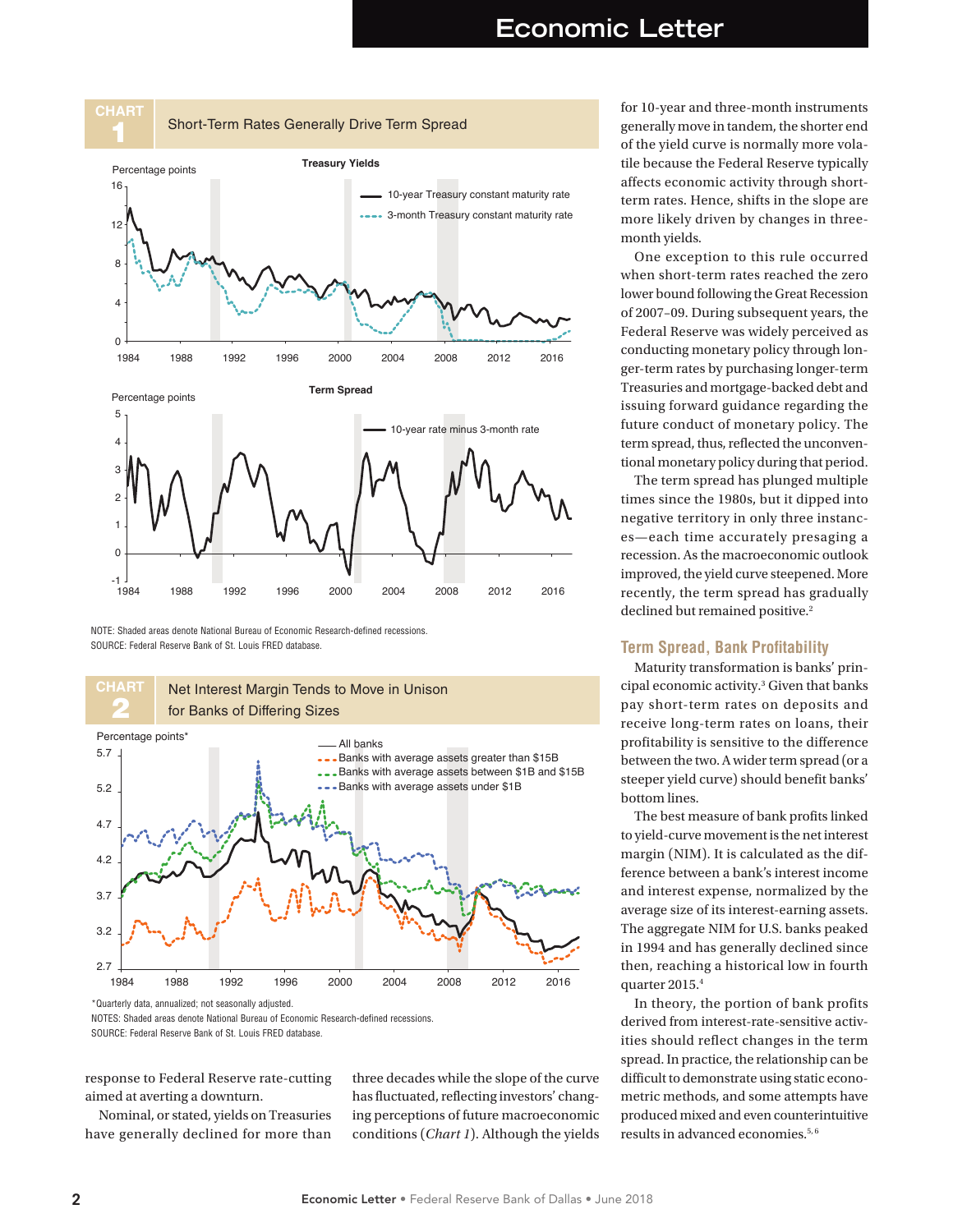### **Economic Letter**

-8.5 -6.5

When grouped by size, banks in all groups find their net interest margins generally move in the same direction, but consistent differences in NIM levels arise between groups of various sizes (*Chart 2*). Banks with smaller average earning assets (less than \$1 billion) report higher relative profitability from interest-sensitive activities, though their outperformance vis-à-vis larger peers (those with assets greater than \$15 billion) has narrowed over time.

The NIM for smaller banks was 140 basis points (a basis point equals 0.01 percentage points) higher than for the largest banks in 1984—when collection of these data began—but the difference narrowed to less than 100 basis points in 2017, primarily due to a decline in the profitability of smaller institutions.

#### **Net Interest Margin Modeling**

Disentangling the effects of a changing term spread on NIM is inherently difficult because both variables evolve dynamically. Thus, it's not useful to look at a correlation coefficient between the two variables or estimate a simple regression model of NIM on the term spread because the statistical strength of the relationship may depend on the variables' joint exposure to a common factor such as business-cycle conditions.

Moreover, a one-period variation in the term spread may affect NIM with a lag, another aspect of the dynamic relationship between them. Controlling for exposure to common drivers helps isolate the effect of the term spread on NIM.

A macroeconomic time-series model that studies the joint dynamic evolution of NIM, real gross domestic product growth, its deflator inflation rate and the term spread provides a more complete view.7 This method takes into account the dynamic relationships between all variables and traces the effects of a one-time change in the term spread. In other words, the model accounts for the interplay between all the variables and then teases out the effect of the term spread on bank profitability.

Chart 3 presents the responses of several NIM measures over three years to a onetime, 100-basis-point decrease in the term spread, corresponding to a flattening of the yield curve, as depicted by the model.<sup>8</sup>



95% confidence Interval — Mean response

-8.5 -6.5

Quarters since change in term spread Quarters since change in term spread

NOTES: The charts show the impact on net interest margin of a one-time 100-basis-point reduction.

SOURCES: Federal Reserve Bank of St. Louis FRED database; authors' calculations.

The top left panel suggests that the response is indeed negative but small during the first six quarters, significant only during the first couple of quarters and insignificant thereafter. When the yield curve flattens, the NIM shrinks for multiple quarters.

0 2 4 6 8 10 12

The top right panel indicates that the overall shape of the response is primarily driven by the largest banks. For entities with more than \$15 billion in assets, the response stays marginally negative for the first five quarters and becomes significantly positive after 10. These large banks appear to move in the direction *opposite* of the one predicted by theory at the longer time horizons.

The picture is different for smaller banks. Among banks with assets between \$1 billion and \$15 billion (bottom left panel), the response to the term-spread shock remains negative over the entire three-year

period, increasing over time yet remaining statistically insignificant. Among banks with less than \$1 billion in assets (bottom right panel), the chart shows a sizable and consistently negative NIM response to the term-spread shock that remains negative and significant over the entire three-year horizon.<sup>9</sup>

0 2 4 6 8 10 12

#### **Differing Asset Bases, Impacts**

The relationship between the slope of the yield curve and bank profitability remains very much intact once multiperiod effects and institutional size are accounted for. The continued flattening of the Treasury yield curve will likely diminish the smaller banks' net interest margins. Margins likely will remain largely unaffected among midsize institutions and will potentially improve among the largest banks in the longer term.